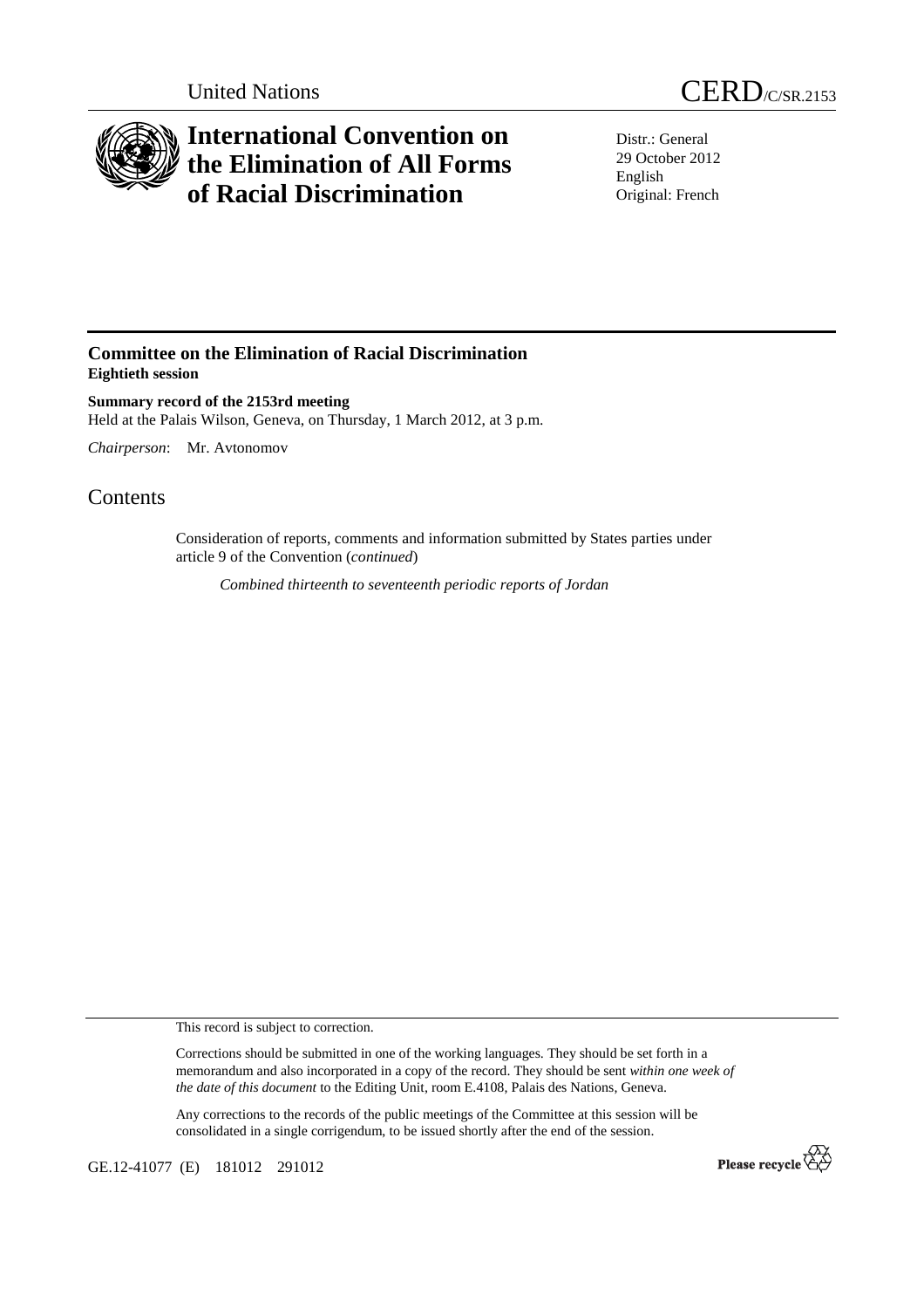*The meeting was called to order at 3.15 p.m.* 

 **Consideration of reports, comments and information submitted by States parties under article 9 of the Convention** (*continued*)

*Combined thirteenth to seventeenth periodic reports of Jordan* (CERD/C/JOR/13- 17; CERD/C/JOR/Q/13-17; HRI/CORE/1/Add.18/Rev.1)

1. *At the invitation of the Chairperson, the delegation of Jordan took places at the Committee table.*

2. **Mr. Sukayri** (Jordan) said that the authorities regretted the late submission of the report, which was due to the fact that its drafting had coincided with the submission of reports to several treaty bodies. Jordan would do its utmost to ensure that its next report would be made available to the Committee in a timely manner. In 2012, Jordan had adopted several draft amendments to the Constitution regarding, in particular, the establishment of a constitutional court, reinforcement of the independence of the judiciary, and a ban on the trial of civilians charged with a criminal offence by courts other than the ordinary courts. Jordan had also amended the legislation governing the right of assembly; under the new provisions, everyone had the rights to freedom of assembly and expression and could exercise those rights without prior authorization. With regard to the provisions establishing the principle of equality and prohibiting discrimination on the grounds of ethnic origin, language or religion referred to in the report (paras. 9–11), public officials received training on various human rights principles, including equal treatment and the right of everyone to petition the courts regardless of their origin, language, race or religion. Likewise, judges were informed of their obligation to handle all cases with impartiality, regardless of the nationality, colour, religion or ethnic origin of the parties to the proceedings. The subject of human rights, including the Convention, was taught at the Judicial Institute.

3. Citing the report extensively (paras. 17, 18 and 21–23), he referred to domestic legislation punishing incitement to racial hatred and the dissemination of racist ideas, including article 150 of the Criminal Code, which established that a term of from 6 months' to 3 years' imprisonment and a fine of up to 50 dinars would be imposed for producing any piece of writing, or speech or act with the intention of stirring up confessional or racial strife or of creating conflict between different confessional groups and other members of the nation. The Criminal Code also provided severe penalties for a number of acts that offended the religious sentiment of individuals, including the dissemination of printed and handwritten material, images or drawings that derided a religion, and insulting the prophets and messengers in public (report, para. 60). At the initiative of Jordan, the General Assembly had adopted resolution 65/5 that established World Interfaith Harmony Week (A/RES/65/5), which was organized annually to promote peace and harmony and reject hatred, racism and discrimination.

4. Jordan was the main host country for Palestinian and Iraqi refugees and, in recent months, it had also received large numbers of refugees fleeing from the Syrian Arab Republic. In 1998, Jordan had concluded a memorandum of understanding with the Office of the United Nations High Commissioner for Refugees (UNHCR), under which it had undertaken to make no distinction based on ethnicity, religion or nationality between its citizens and refugees. Lastly, he pointed out that Jordanian society was made up of various ethnic groups which lived together harmoniously and that no cases of racial discrimination based on race or ethnicity had been recorded during the reporting period.

5. **Mr. Thornberry** (Country Rapporteur) said he regretted that 14 years had passed since the consideration of the State party's previous report, and called on Jordan to submit its periodic reports more regularly and to update its core document, which dated back to 1994. The disappointing lack of demographic statistics, disaggregated by ethnicity, sex or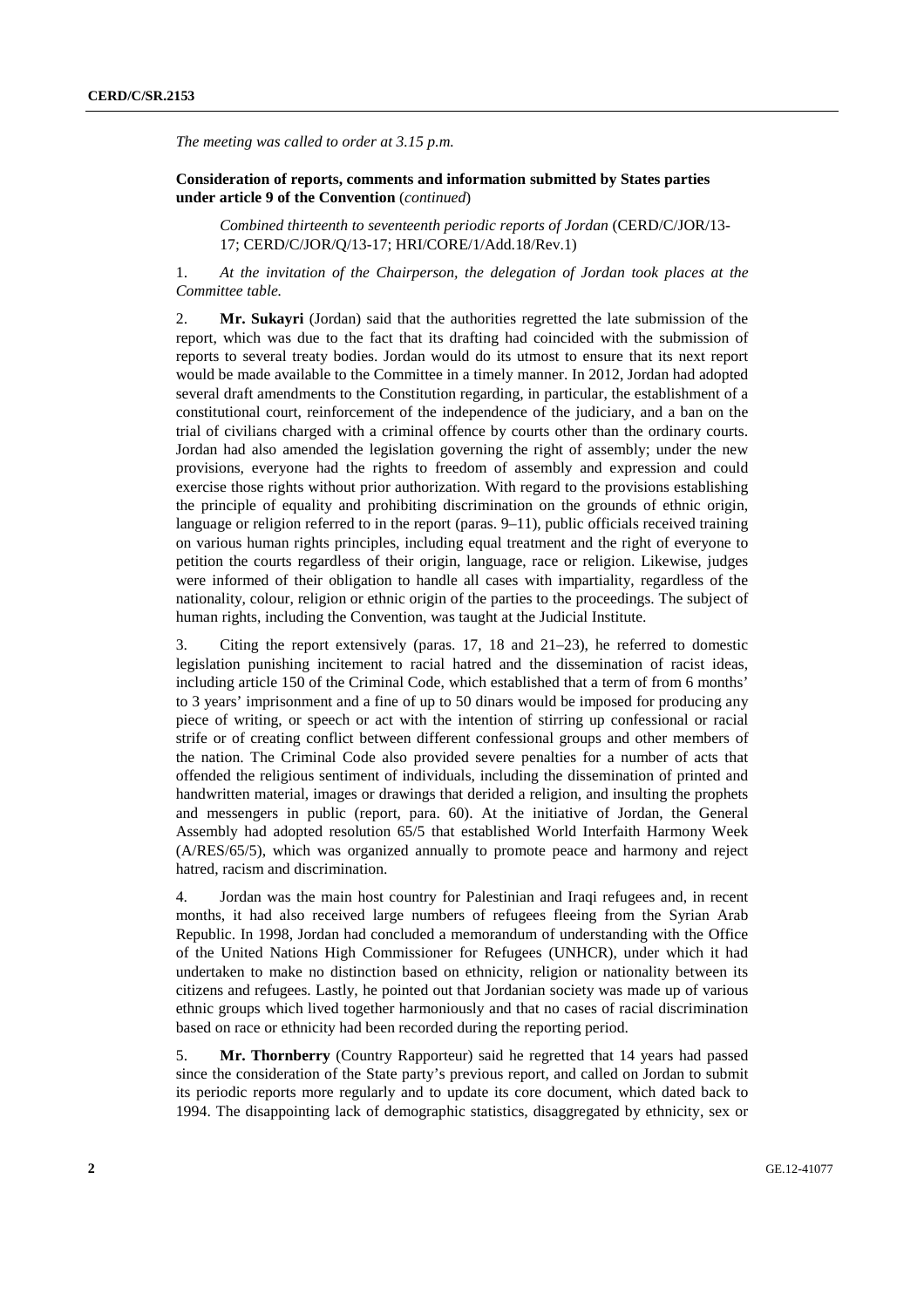any other personal attribute, prevented the State party from taking targeted measures to fight discrimination. The Committee would appreciate updated disaggregated statistics on new arrivals, which varied from one source to another: the number of Palestinians was estimated at between 1 and 3 million (the majority of them refugees) and the number of Iraqis at between 450,000 and 1 million (a mere 30,000 to 35,000 of them had been registered as refugees by UNHCR). Other arrivals included Circassians and Chechens, as well as members of nomadic and semi-nomadic groups.

6. The State party had not recorded any cases of discrimination based on race, which did not mean that the country was free from racial discrimination. It could be concluded that that was why the Convention, which was nevertheless an integral part of the domestic legal system, had not been invoked before the courts. To take effect, some provisions of the Convention that were not self-executing, such as those on intentional discrimination and de facto discrimination, required specific legislation. It would be interesting to know whether the 1990 National Charter, which painted a very clear picture of the Jordanian State and the history of Jordanian-Palestinian relations, had any legal force. A reading of the Constitution made it clear that some rights were granted only to Jordanians, while others were of a more general nature and available to all. He would like to know on what basis some rights were granted only to Jordanian citizens and others to all those living in the State party, including non-citizens.

7. He would like to know whether complaints from non-citizens could be referred to the new Constitutional Court. The delegation could perhaps provide more information on the work of the National Human Rights Centre and, in particular, indicate whether it had already accepted and followed up complaints relating to racial discrimination, how it was funded, and whether it was in a position to effectively monitor progress in the implementation of the Convention. He also wished to know whether the Office of the Ombudsman was competent to deal with complaints of racism, whether the registration of NGOs was subject to Government approval, whether or not associations with racist aims could be registered, and, lastly, how the Convention and the Committee's concluding observations were disseminated in the State party. Additional information on implementation of article 3 would be welcome, given that it dealt not only with apartheid but also with segregation, particularly in the fields of employment and education, regardless of whether segregation resulted from State policy or the actions of individuals.

8. As to the ban on hate speech, including racist speech, the delegation might indicate who the "other members of the nation" were that were referred to in article 150 of the Criminal Code relating to the issue, and what was meant by article 130 of the Code which punished anyone who, in time of war, might seek to "weaken national sentiment". Data on prosecutions under those two articles would also be of interest. He wished to know whether there was a general provision in the Criminal Code regarding racist motivation in criminal offences, which established tougher penalties for such motives and whether the dissemination of "material likely to stir up hatred or to make propaganda with a view to setting citizens against one another" was punishable by civil law or was a criminal offence. He would welcome further information on the Supreme Court of Justice ruling No. 206/1993 referred to in paragraph 24 of the report.

9. He would be grateful for additional information on cases in which Jordanian nationality had been withdrawn from persons of Palestinian origin and, in particular, the reasons for such measures, the number of persons affected, the possibilities of appeal available to those persons, and the effects of such processes on access to health and education. Was it the case that children born to a Jordanian mother and foreign father were deprived of political rights, were denied access free of charge to health-care and education services and could not be employed as public servants? Given the existence in Jordanian law of provisions punishing the defamation of religions and blasphemy, he wondered what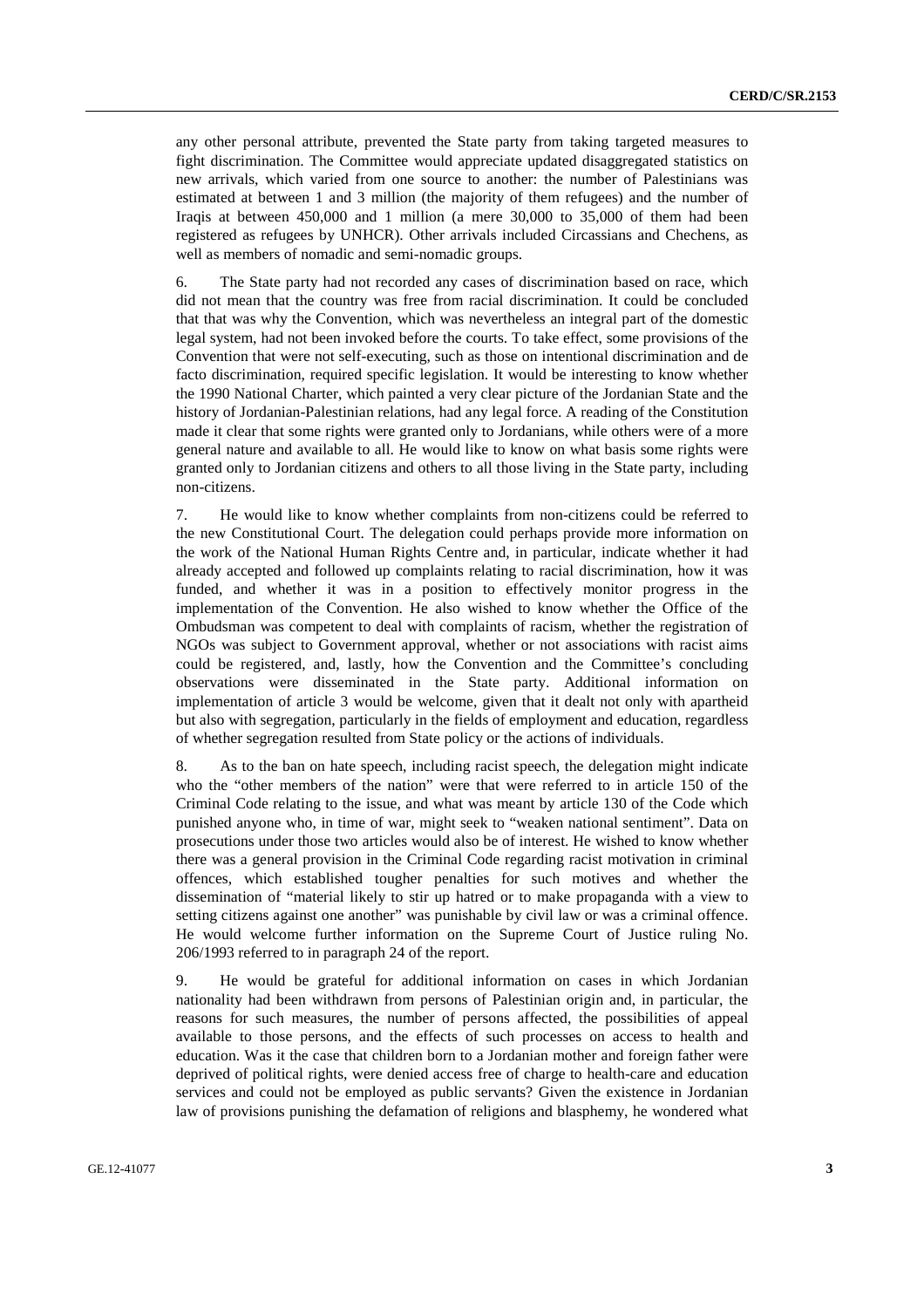the threshold for such prosecutions was and what provisions governed freedom of expression. He would like to know which "non-Muslim religious communities", referred to in the Constitution, had already been recognized in the Kingdom; whether it was the case that minimum wage legislation did not apply to non-Jordanian workers and that noncitizens, who had the right to join a trade union, following amendments to labour law in 2008 no longer had the right to strike. Was it also true that since August 2009 the freedom of movement of migrant domestic workers was severely restricted?

10. Noting that the State party had always been a country of asylum for many refugees fleeing war-torn countries, such as Palestinians and Iraqis, he wished to know more about respect for the principle of non-refoulement, about determining refugee status, and about the behaviour of the staff who received refugees at border posts. The delegation might wish to provide information about the educational campaigns targeting civil servants and about efforts to encourage tolerance among the population. Further information on the curricula referred to in paragraph 84 of the report and on the curricula for non-nationals and Jordanian minority groups would also be welcome, particularly with regard to the language of instruction, content, and school administration. Lastly, how did the State party guarantee access to education for nomadic groups in Jordan?

11. **Mr. Amir** said he regretted that no Jordanian NGOs had been present for the consideration of the State party's thirteenth to seventeenth periodic reports and that the report provided no information on the implementation of article 1 of the Convention nor on the situation of Palestinians in the State party. He therefore wished to know more about their rights and obligations, particularly those of Palestinian women who, because of their sex, did not have the right to obtain Jordanian nationality, which had consequences for their children. The delegation might wish to indicate the status of Iraqi refugees and especially whether they had the right to work and to send their children to school. It might also provide statistical data that would allow the Committee to monitor developments in the situations of different population groups, including the Bedouin, regarding their access to education and health in particular. Lastly, it might explain how the courts handled cases involving honour crimes in the State party.

12. **Mr. Diaconu** said that, while many Jordanian laws prohibited discrimination on the ground of race or ethnicity, none of them contained a definition of racial discrimination. He recommended the State party to address that shortcoming, drawing upon article 1 of the Convention. Article 150 of the Criminal Code, which criminalized the production of any piece of writing, or speech or act with the intention or effect of stirring up confessional or racial strife, did not take sufficient account of all the provisions of article 4 of the Convention. In addition, article 130 of the same Code, which condemned, in time of war or the expected outbreak of war, the spreading of propaganda with a view to weakening national sentiment or stirring up racial or confessional strife, was also incompatible with article 4, which was binding at all times.

13. He would like to have details on the type of cases that had resulted in reparations as referred to in paragraph 80 of the report. He would also like the delegation to comment on NGOs' reports that the rights of migrant workers were not respected and that those workers were forced to work excessively long hours and were excluded from the social security system. He wished to know what measures the Government had taken or planned to take to fight discrimination against women belonging to minorities or vulnerable groups. He applauded the fact that Jordan intended to continue to shoulder its responsibilities towards its Palestinians, but would like the delegation to comment on reports that some refugees had been deprived of their nationality and had become stateless. He encouraged the State party to provide human rights institutions with the resources necessary to carry out their mandate and to allow them to receive complaints, including from children.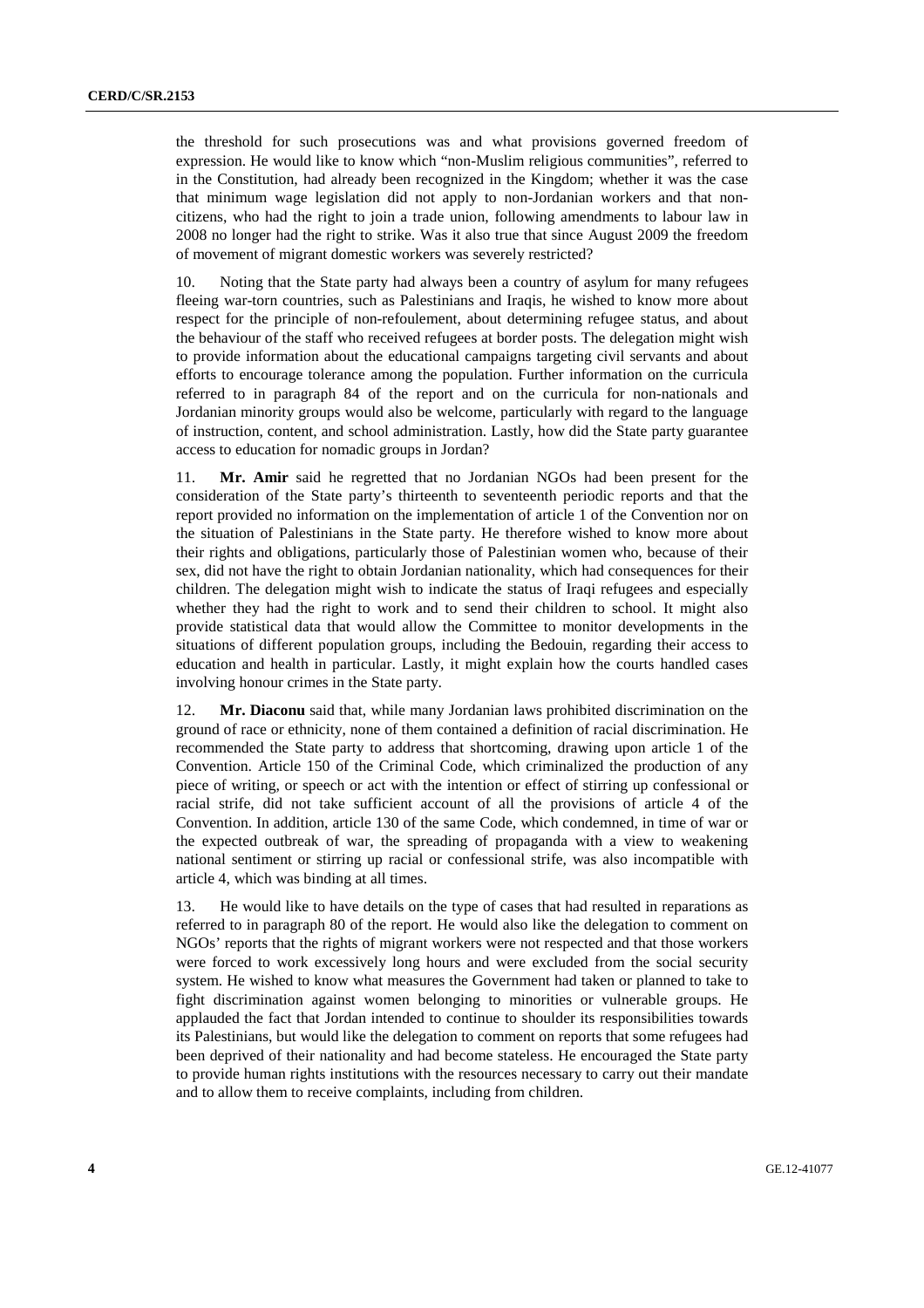14. **Mr. de Gouttes**, welcoming the resumption of dialogue with the State party after a break of almost 14 years, noted that Jordan had an extensive legislative framework to combat racial and religious discrimination, even though the current laws did not take sufficient account of article 4 of the Convention, which was binding. He read in paragraph 2 of the report that no cases of racial discrimination against any particular segment of society had been recorded in Jordan, but that statement seemed to be contradicted by paragraph 24, which stated that the Jordanian judiciary had upheld the right to protection from racial discrimination in several rulings, including Supreme Court of Justice ruling 206/1993 of 26 October 1993. The delegation might wish to explain since, in the Committee's view, no country was free from displays of racism or discrimination.

15. He would also appreciate further information on the implementation of the recommendations made during the universal periodic review in February 2009 which the country had accepted, especially on measures taken to eliminate discrimination against ethnic minorities in the exercise of their right to freedom of religion and to combat: domestic violence, especially against women; the persistence of customary practices such as honour crimes; and the ill-treatment of foreign workers, including those placed in holding centres.

16. **Mr. Murillo Martínez** requested information on the legal situation of minority ethnic groups living in the State party, and the representation of the different ethnic groups in national bodies, especially in the executive and judicial branches.

17. **Mr. Vázquez** said that the provisions of the Jordanian Criminal Code criminalizing acts which offended the religious sentiment or beliefs of individuals did not comply with article 4 of the Convention and that their scope was so broad as to even violate the principle of freedom of expression. Article 150 of the Criminal Code in particular, which punished the production of any piece of writing, or speech or act with the intention or effect of stirring up confessional or racial strife, could be used against members of minorities attempting to defend their rights. He would be interested to hear the delegation's views on those matters.

18. **Ms. Crickley** asked whether the State party had taken or planned any measures to punish and prevent violence against minority and refugee women and how the State party protected foreign domestic workers and ensured that they enjoyed the same rights as other categories of workers. She wished to know whether specific measures had been taken or were planned to better protect migrant workers in Jordan, especially their trade union rights. Since under the Education Act basic education was compulsory and free of charge in Jordanian public schools, did that provision also apply to foreign children, including those whose parents were refugees or asylum seekers?

19. **The Chairperson**, speaking as a member of the Committee, asked if there were any persons of African descent living in Jordan. He wished to know whether the Circassian population constituted a specific ethnic group in the State party and whether the Circassian language and culture were taught in some schools. Lastly, he wondered whether there were any institutions enabling foreigners living in Jordan to maintain ties with their language and culture of origin.

20. **Mr. Lindgren Alves** asked whether the expression "homogenous blend of different ethnic groupings" used in the report to define Jordanian society meant that it was a mixed society or a mosaic made up of different ethnic groups. He would like to know the nationality of Palestinians living in Jordan, the main host country for Palestinian refugees, and whether they could hold dual nationality. He also wished to know why Jordanian nationality could be transmitted to children only by the father and not the mother. Noting that the State party's report went into great detail about acts that offended religious sentiment or beliefs, he pointed out that the Committee dealt first and foremost with